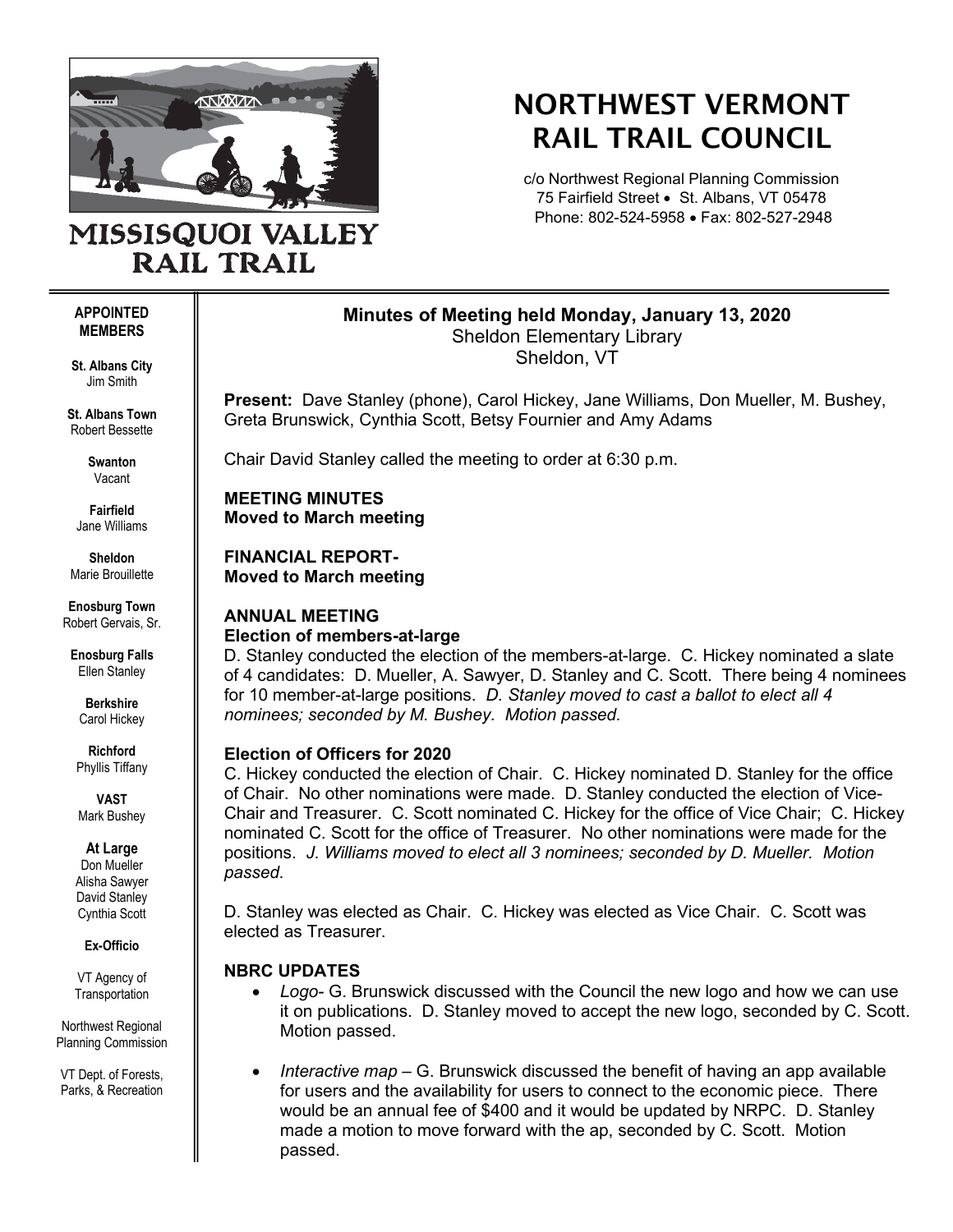- *Trail guide format* G. Brunswick updated the Council that this would be discussed at the February  $5<sup>th</sup>$  public meeting, if the current map would stay the same or if changes needed to be made to the current format.
- *Public meeting discussion – February 5, 2020* at the Enosburgh Public Safety Building to discuss the planning phase of the project. The format of the meeting was to invite stakeholders, organizations/businesses, recreation committees, planning commissioners and select boards for a presentation, logo information, interactive trail map, guide format and an opportunity to provide feedback and make decisions on the direction of the project. *G.* Brunswick also showed the Council a promotional video of the trail and is looking for additional footage to add into the video for other seasons as well. Signage was shared as well, B. Fournier commented that the colors match the RiseVT, which will be great to have coordination amongst the trails.

## **2020 ACTIVIES**

- **GREEN UP DAY, MAY 2<sup>nd</sup>** Volunteers will be needed for certain areas of the trail/parking areas. A. Adams will provide green up supplies at the March meeting. J. Williams, C. Scott, C. Hickey and B. Fournier offered to volunteer for the Enosburg, Berkshire and Swanton areas.
- **WELCOME CENTERS -** *D. Mueller made a motion that we renew our contract to have RT Guides distributed through the VT Welcome Centers; seconded by M. Bushey . Motion passed.* Council's approval will be sought should the cost exceed \$400.
- **FRANKLIN COUNTY GUIDE -** *C. Scott made a motion that we renew our advertisement in the 2020 Franklin County Guide; seconded by D. Mueller. Motion passed.* Council's approval will be sought should the cost exceed \$625 (1/4 page ad plus Chamber membership dues).
- **KEN'S RIDE** Janis Appel is organizing this event for the 2<sup>nd</sup> ride in memory of her husband Ken, the ride will take place on May 16, 2020 between St. Albans and Sheldon Bridge from 8-12 PM. The proceeds will be shared between CurePSP and Franklin County Home Health. Volunteers may be needed to help with the event.
- **PEDAL/PADDLE –** This Northern Forest Canoe Trail event will take place on Saturday, June 20<sup>th</sup> sponsored by the Northern Forest Canoe Trail, volunteers are needed to help with the pedal portion. C. Hickey, J. Williams and D. Mueller offered to volunteer for the event.
- **KIDS FEST –** The Council decided to participate again in this event this summer by donating a bike and helmet to a child 12 and under.
- **Other –** The Council welcomed Betsy Fournier to the council representing the Town of Swanton.